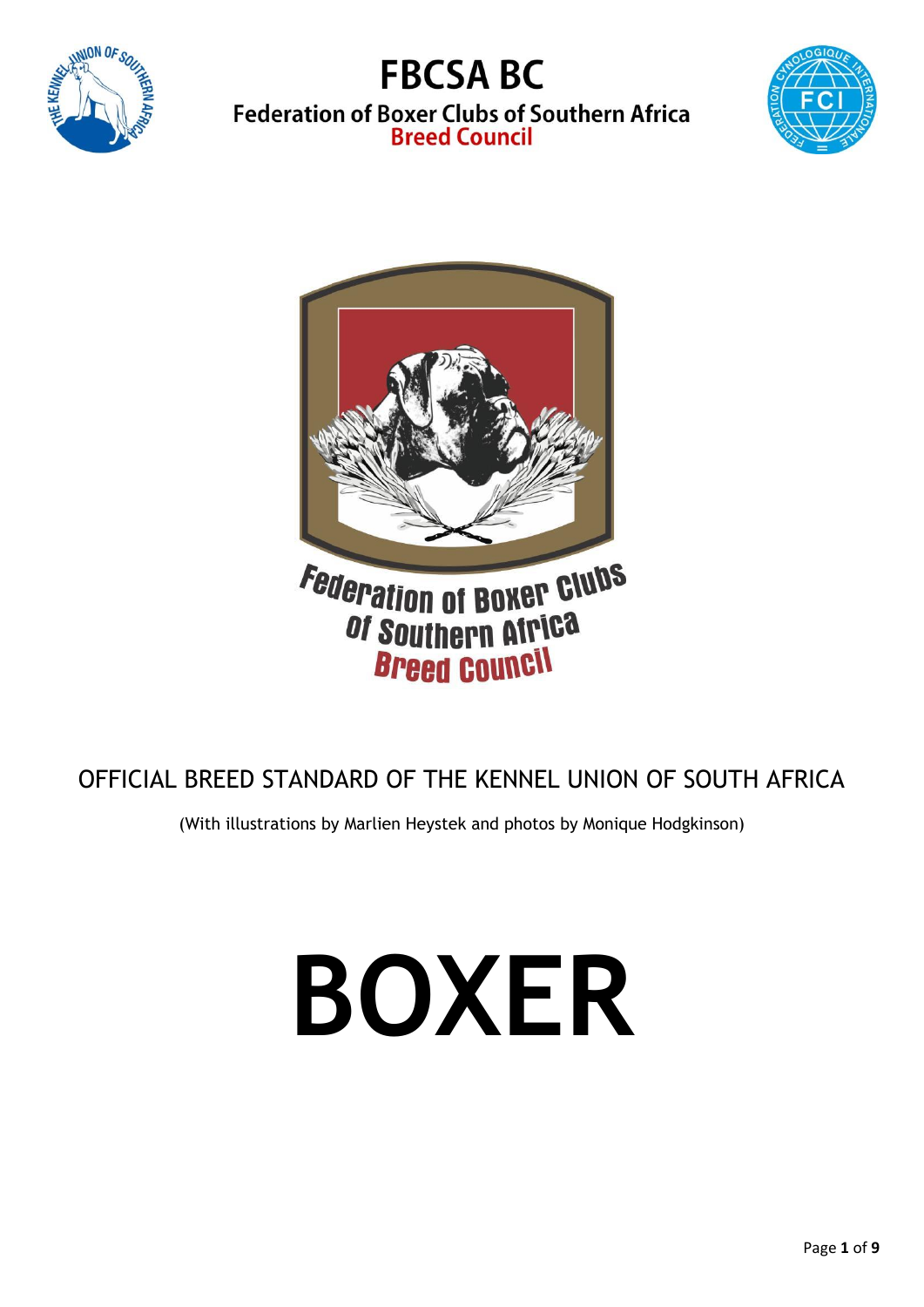



*A Breed Standard is the guideline which describes the ideal characteristics, temperament and appearance of a breed and ensures that the breed is fit for function with soundness essential. Breeders and judges should at all times be mindful of features which could be detrimental in any way to the health, welfare or soundness of this breed.*

UTILIZATION : Companion, Guard and Working Dog.

BRIEF HISTORICAL SUMMARY : The small, so called Brabant Bullenbeisser is regarded as the immediate ancestor of the Boxer. In the past, the breeding of these Bullenbeissers was in the hands of the huntsmen, whom they assisted during the chase. Their task was to seize the game put up by chasing hounds and hold it firmly until the huntsman arrived and put an end to the prey. For this job the dog had to have as wide jaws as possible with broadly spaced teeth, in order to bite firmly and hold on tightly. A Bullenbeisser which had these characteristics was best suited to this job and was used for breeding. Previously only the ability to work and utilization were considered. Selective breeding was carried out which produced a dog with a wide muzzle and an upturned nose.

GENERAL APPEARANCE : The Boxer is a medium sized, smooth coated, sturdy dog of compact square build and strong bone. His muscles are taut, strongly developed and moulded in appearance. His movement is lively, powerful with noble bearing. The Boxer must be neither cumbersome or heavy, nor light or lacking in body substance.

## IMPORTANT PROPORTIONS :

a) Length of body / Height at withers : Square build, which means that the horizontal line of the back is perpendicular to the vertical line passing through the point of shoulder and to the other vertical line passing through the point of buttock, thus defining a square outline.

b) Depth of brisket / Height at withers : The chest reaches to the elbows. Depth of chest is half the height at withers.

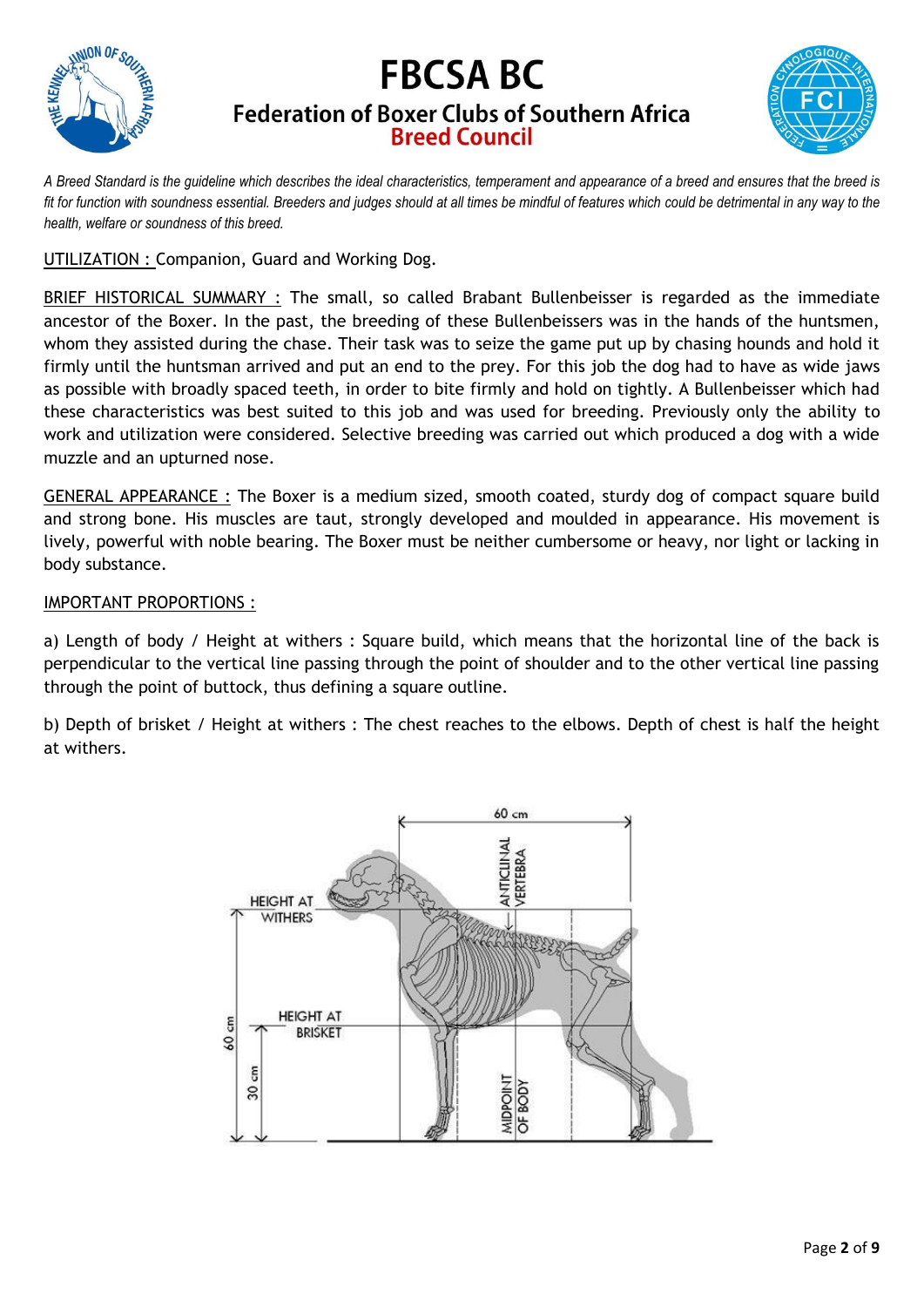



c) Length of nose bridge / Length of head : Length of nose bridge in relation to skull should be 1 : 2 (measured from tip of nose to inner corner of eye or, respectively, inner corner of eye to occiput).



BEHAVIOUR / TEMPERAMENT : The Boxer should be fearless self-confident, calm and equable.

Temperament is of the utmost importance and requires careful attention. Devotion and loyalty towards his master and his entire household, his watchfulness and self-assured courage as a defender are famous. He is harmless with his family but distrustful of strangers. Happy and friendly in play, yet fearless in a serious situation. Easy to train on account of his willingness to obey, his pluck and courage, natural keenness and scent capability. Undemanding and clean, he is just as agreeable and appreciated in the family circle as he is as a guard, companion and working dog. His character is trustworthy, with no guile or cunning, even in old age.

HEAD : This gives the Boxer his characteristic look. Must be in good proportion to the body and appear neither too light nor too heavy. Muzzle should be as broad and powerful as possible. The harmony of the head depends on the balance between muzzle and skull. From whichever direction the head is viewed, from front above or sideways, the muzzle must always be in the right proportion to the skull i.e. it must never appear too small. It should be clean, not showing any wrinkle. However natural folds are formed in the cranial region when alerted. From root of nose, folds are always indicated running in a downward direction on both sides. The dark mask is confined to the muzzle and must be in sharp contrast to the colour of the head so that the face does not appear sombre.

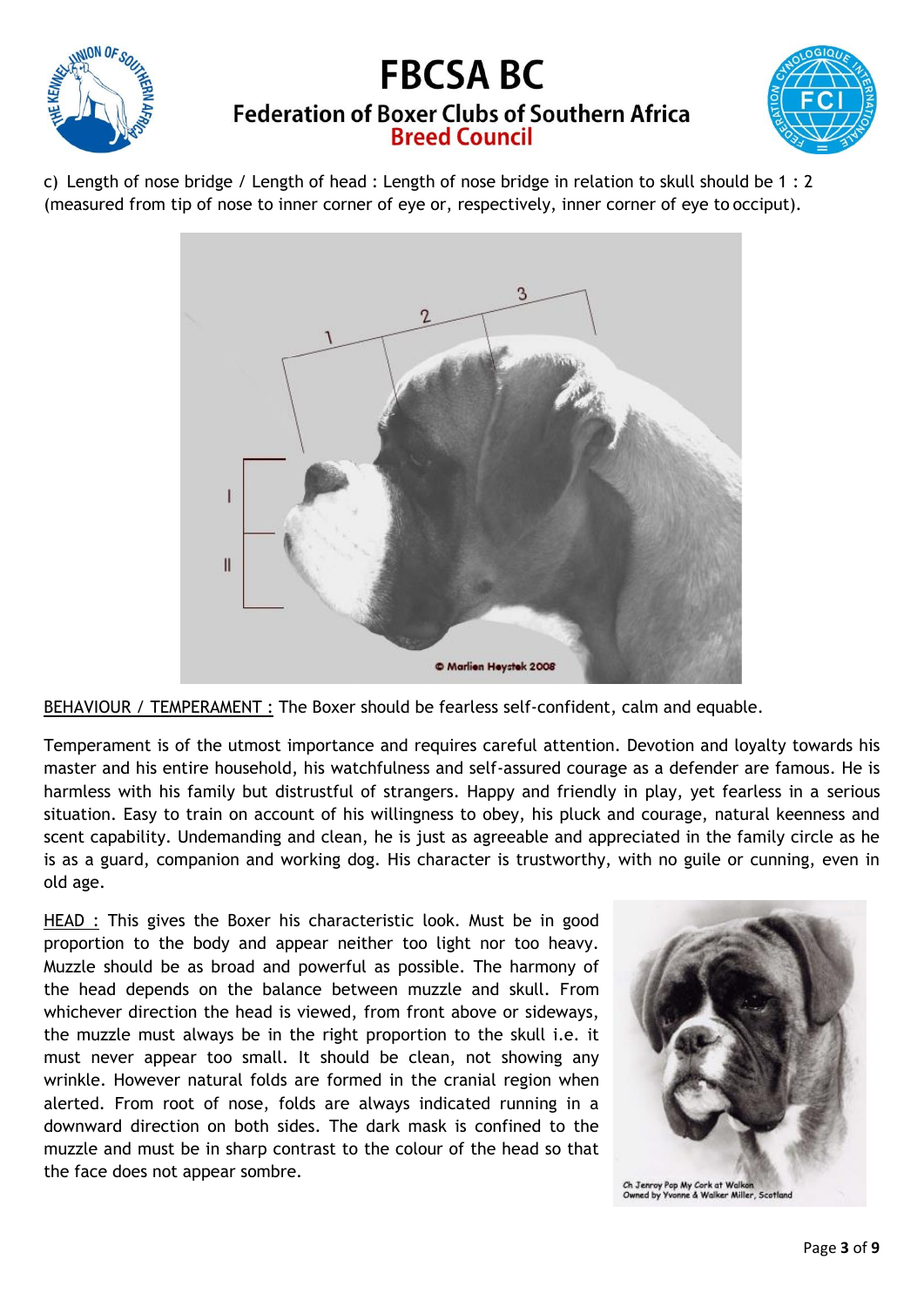



## CRANIAL REGION :

Skull : The cranial region should be as lean and angular as possible. It is slightly arched, neither round and short nor flat; neither should it be too broad. Occiput not too pronounced. Furrow in forehead only slightly marked, must not be too deep, especially between the eyes.

Stop : The forehead forms a distinct stop towards bridge of nose. Bridge of nose must not be forced back into the forehead as in the Bulldog, nor should it be downfaced.

#### FACIAL REGION :

Nose : Nose is broad and black and only slightly turned up with wide nostrils. Tip of nose is placed slightly higher than root of nose.

Muzzle : The muzzle is powerfully developed in three dimensional volume, neither pointed or narrow, nor short or shallow. Its appearance is influenced by :

a) Shape of jaw. b) Position of canine teeth. c) Shape of lips. The canines must be placed as far apart as possible and must be of good length, making the front of the muzzle broad, almost square and forming a blunt angle with bridge of nose.

In front, the edge of the upper lip rests on the edge of the lower lip. The part of the lower jaw with lower lip curved upwards, called the chin, must not markedly protrude over upper lip, seen from front. Nor should it be hidden by the lip but should be well defined from front and side.

The canines and incisors of the lower jaw must not be visible when mouth is closed, neither should the tongue show. Median groove in the upper lip (philtrum) is clearly visible.

Lips : The lips complete the shape of the muzzle. The upper lip is thick and padded and fills the space formed by the undershot lower jaw; it is supported by the lower canines.

Jaws/Teeth : The lower jaw exceeds the upper jaw and is slightly curved upwards. The Boxer is undershot.

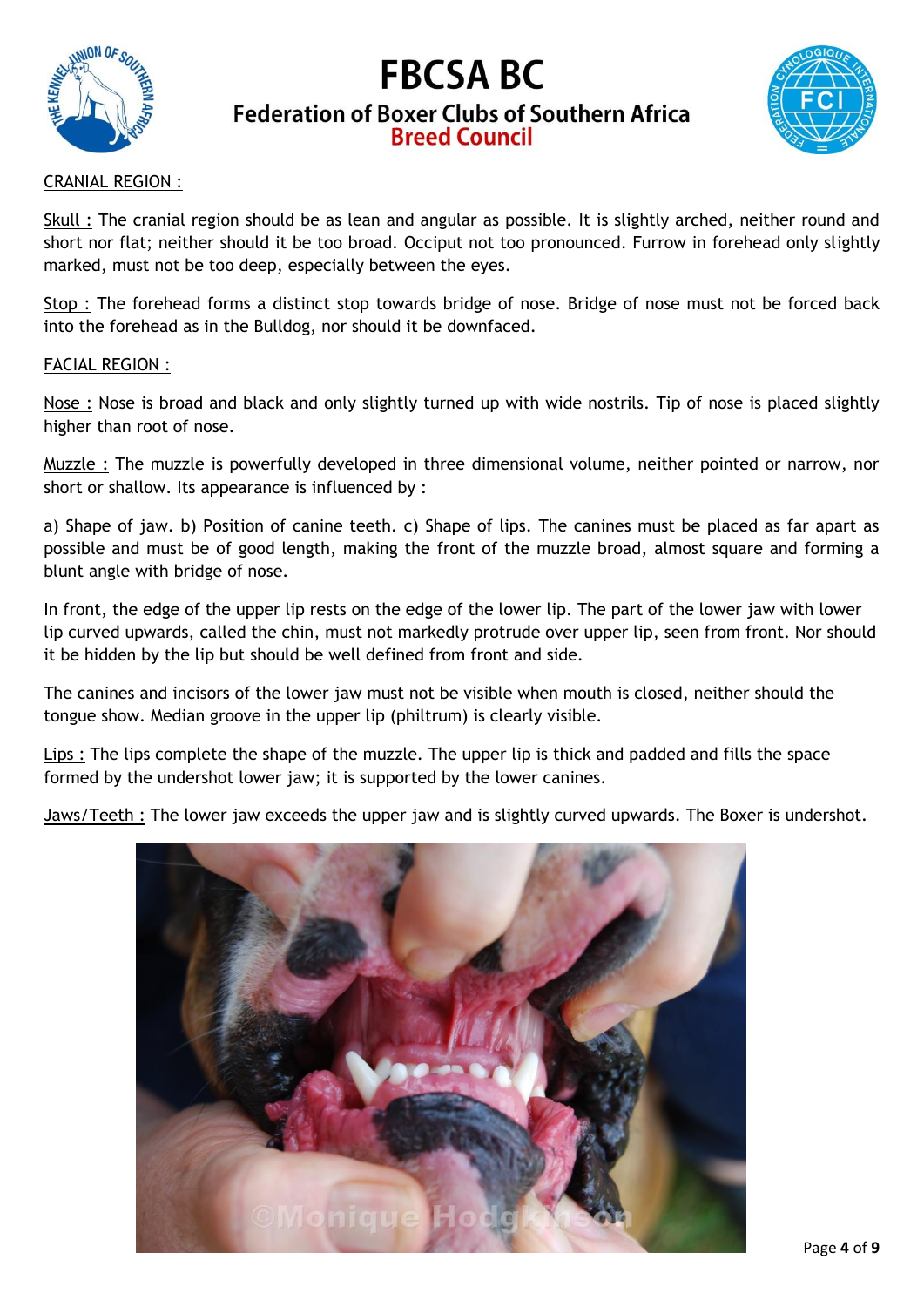





The upper jaw is broad where it joins the cranial region, tapering only slightly towards the front. The teeth are strong and healthy. The incisors are as even as possible, set in a straight line. Canines wide apart and of good size.

Cheeks : Cheeks are developed in proportion with the strong jaws without markedly bulging. They merge with the muzzle in a slight curve.

Eyes : The dark eyes are neither too small nor protruding or deep set. Their expression conveys energy and intelligence and must not be threatening or piercing. Eye rims must be dark.

Ears : The natural ears are of appropriate size. They are set on wide apart on highest part of skull. In repose they lie close to the cheeks and turn forward with a definite crease especially when the dog is alert.

NECK : Topline runs in an elegant arch from the clearly marked nape to the withers. It should be of ample length, round, strong and muscular.

BODY : Square body resting on sturdy straight legs.

Withers : Should be marked.

Back : Including loin should be short, firm, straight, broad and muscular.

Croup : Slightly sloping, broad and only slightly arched. Pelvis should be long and broad, especially in bitches.

Chest : Deep, reaching to elbows. Depth of chest is half the height at withers. Well formed forechest. Ribs well sprung but not barrel-shaped, extending well to the rear.

Underline : Running towards rear in elegant line. Short taut flanks slightly tucked up.

TAIL : Set on high rather than low. **The tail is of normal length and** left natural. [**\*refer note below**]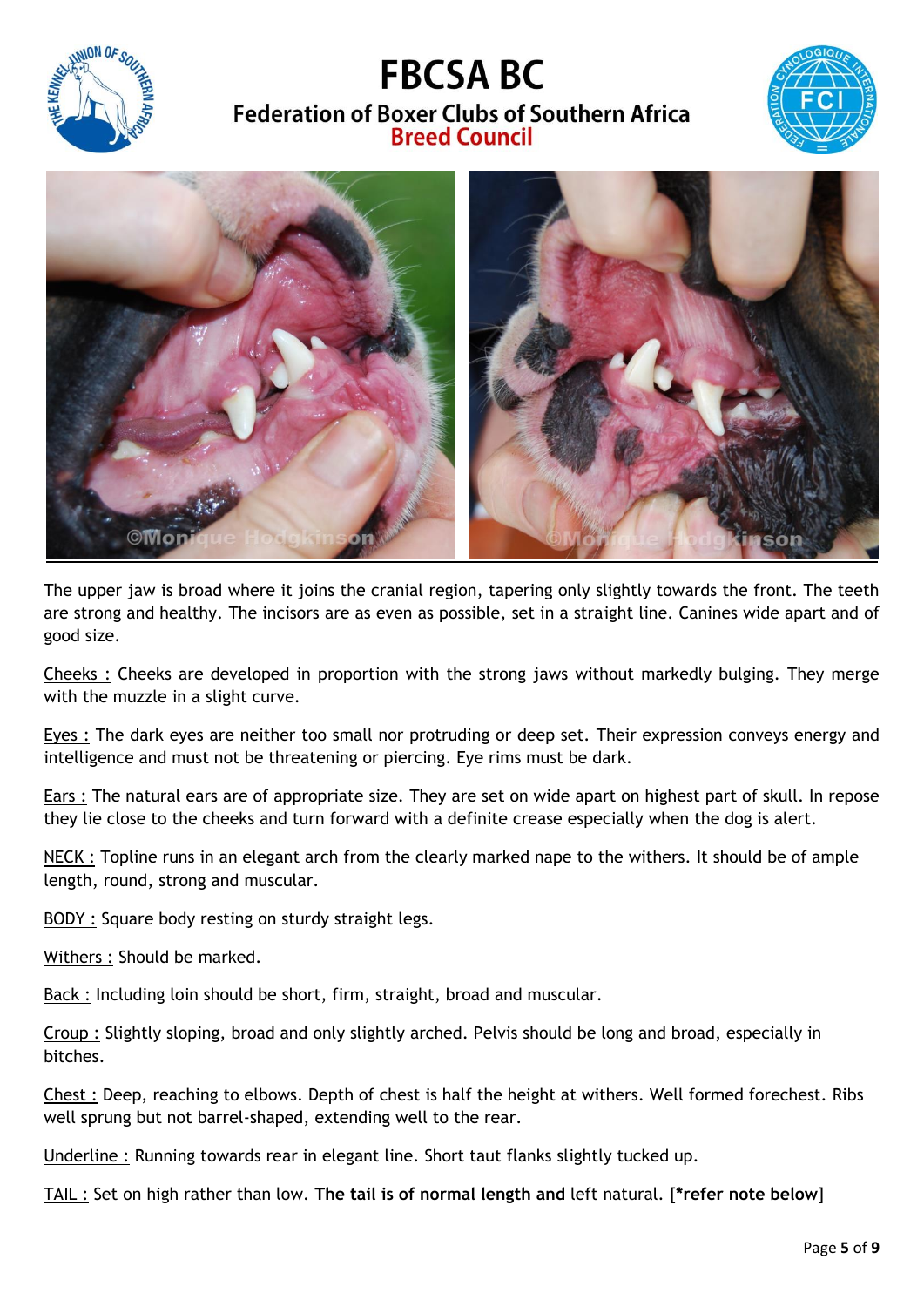



## LIMBS

FOREQUARTERS : Front legs seen from front must stand parallel and have strong bone.

Shoulders : Long and sloping, connected firmly to body. Should not be too loaded.

Upper arm : Long, making a right angle to shoulder blade.



Elbows : Neither too close to side of chest nor turned out.

Forearm : Vertical, long, clean muscles.

Carpus (wrist) : Strong, well defined, but not exaggerated.

Metacarpus (Pastern) : Short, almost perpendicular to ground.

Front feet : Small, round, tight, well cushioned and hard pads.



HINDQUARTERS : Very muscular, the muscles brick hard and visible under the skin.

Hindlegs : Seen from rear straight.

Thigh : Long and broad. Angles of hip and knee are open but as little as possible.

Knee (Stifle) : When dog is standing, should reach so far forward that it would touch a vertical line from point of hip to ground.

Lower thigh : Very muscular.

Hock : Strong and well defined but not exaggerated. Angle approximately 140 degrees.

Metatarsus (Rear Pastern) : Short with slight inclination, 95-100 degrees to the ground.

Hind feet : Slightly longer than front feet, tight; well cushioned and hard pads.

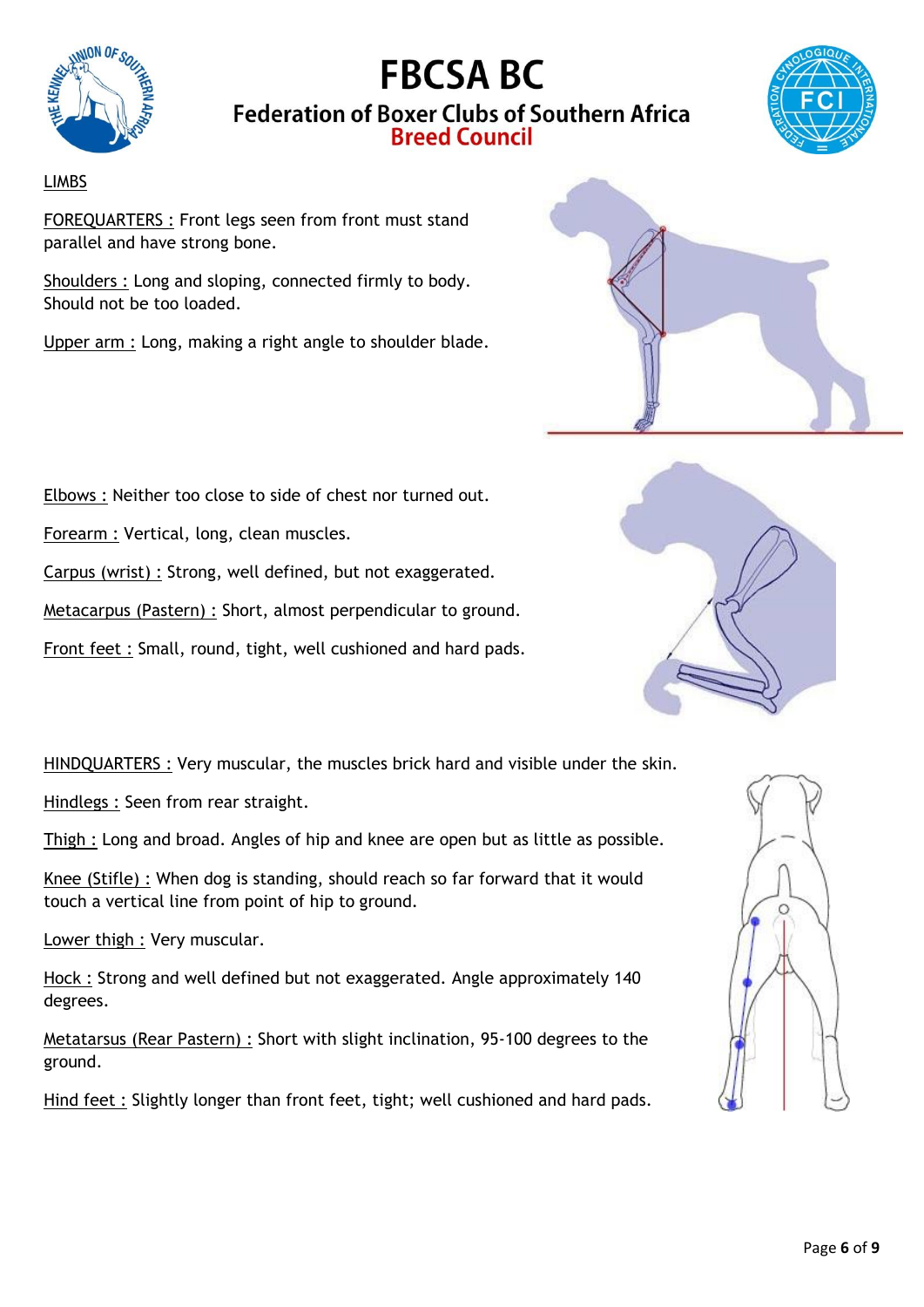

GAIT / MOVEMENT : Lively, full of strength and nobility.

SKIN : Dry, elastic without any wrinkles.

## COAT

HAIR : Short, hard, glossy and close fitting.

COLOUR : Fawn or brindle : Fawn comes in various shades from light fawn to dark deer red but the most attractive shades are in the middle range (red fawn). Black mask. The brindle variety : fawn background of varying shades has dark or black stripes running parallel to ribs. Stripes must contrast distinctly to ground colour. White markings should not be discarded. They can be quite pleasant.

SIZE AND WEIGHT :

Height at the withers : Dogs : 57-63 cm.

Females : 53-59 cm.

Weight : Dogs : over 30 kg when height at withers is ca 60 cm.

Bitches : about 25 kg when height at withers is ca 56 cm.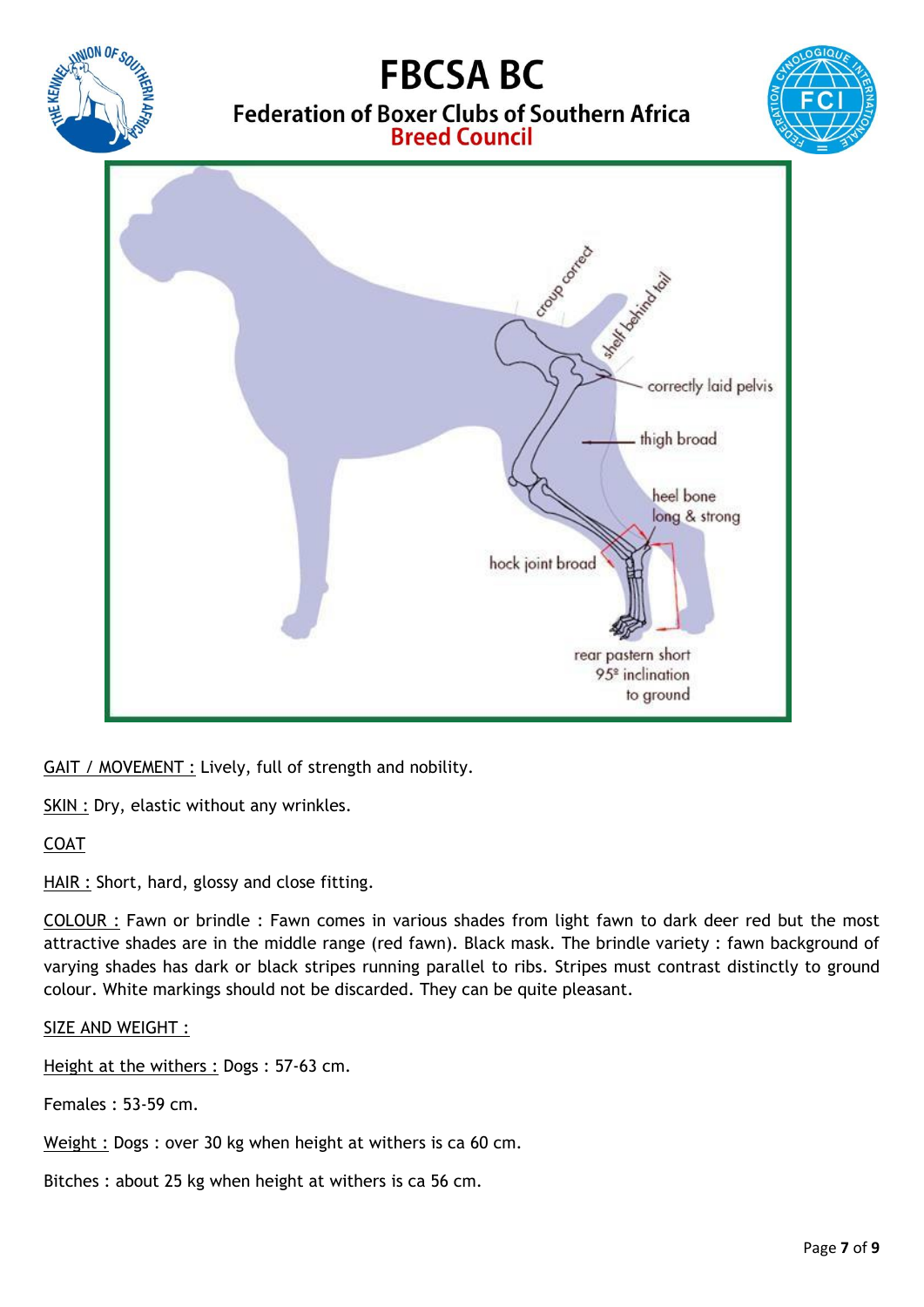



FAULTS : Any departure from the foregoing points should be considered a fault and the seriousness with which the fault should be regarded should be in exact proportion to its degree.

Behaviour / Temperament : Aggressive, vicious, cunning, untrustworthy, lack of spirit, overly shy.

Head : Lack of nobility and typical expression, sombre face, Pinscher or Bulldog type head.

Dribbling, showing of teeth or tongue. Muzzle too pointed or slight. Bridge of nose falling away.

Leather or weather nose, pale nose leather. So called, "hawk eye", lack of pigment in haw.

In uncropped ears : Flapping, half erect or erect ears, rose ears.

Wry jaw, slanting teeth, incorrect position of teeth, poorly developed teeth and unsound teeth due to illness.

Neck : Short, thick and throaty.

Body : Front too broad and low to the ground. Sagging body, roach or sway back. Lean, long, narrow, sagging loin, loosely coupled body.

Arched loin, croup falling away. Narrow pelvis, hollow flanks, pendulous belly.

Tail : Low set on, kink tail.

Forehand : French front, loose shoulders, loose elbows, weak pastern, hare foot, flat, splayed feet.

Hindquarters : Weak muscles. Too much or too little angulation, down on hocks, barrel hocks, cow

hocks, narrow hocks, dewclaws, hare foot, flat, splayed feet.

Movement : Waddling, insufficient reach, pacing, stilted gait.

Colour of coat : Mask extending beyond muzzle. Stripes (brindling) too close together or too sparse.

Sooty ground colour. Mingled colours. Unattractive white markings such as a whole white head or white on one side of the head. Other colours and white markings exceeding one third of the ground colour.

#### **DISQUALIFYING FAULTS**

#### **Aggressive or overly shy.**

Any dog clearly showing physical or behavioural abnormalities shall be disqualified.

N.B.

- Male animals should have two apparently normal testicles fully descended into the scrotum.
- Only functionally and clinically healthy dogs, with breed typical conformation should be used for breeding.